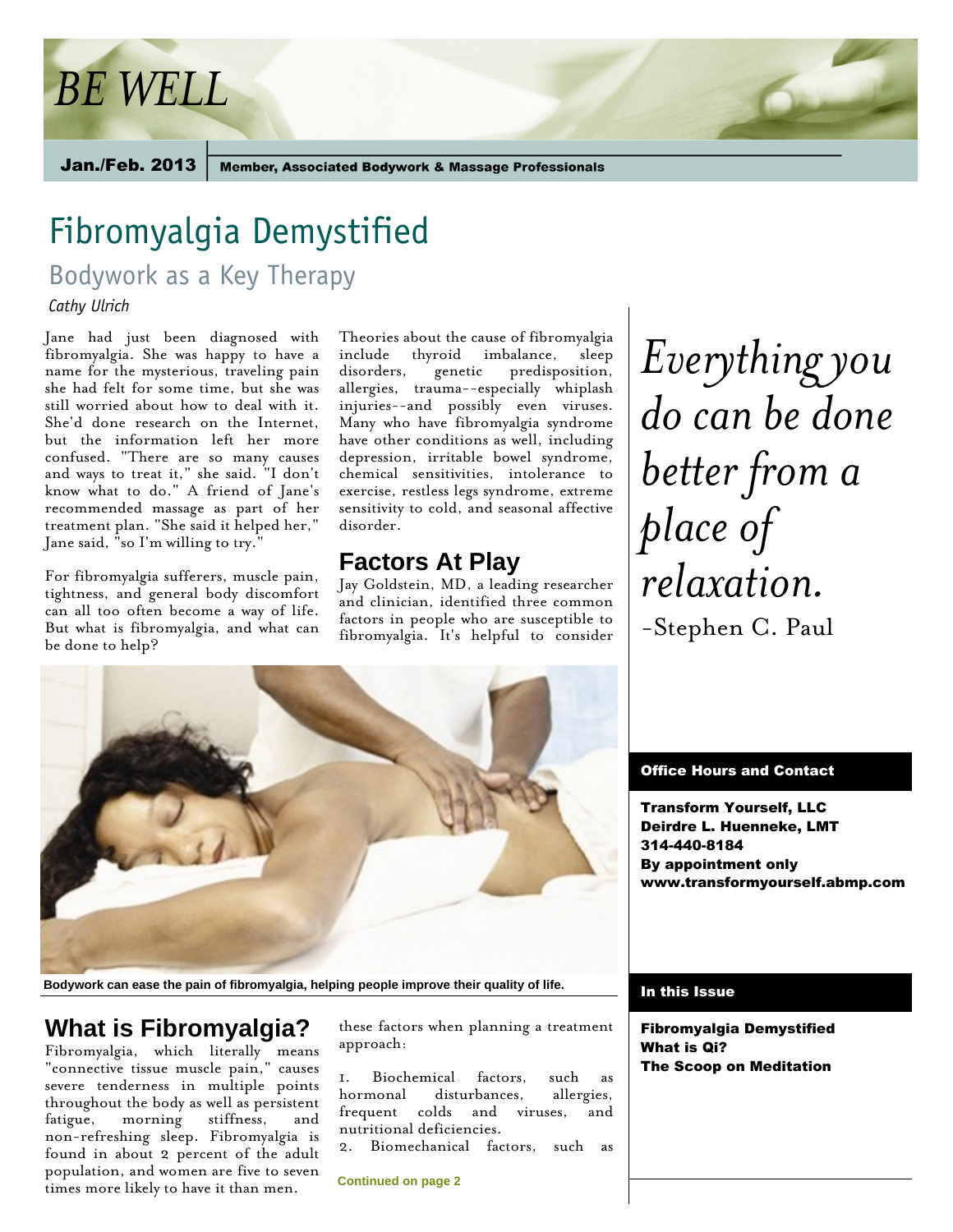#### **Continued from page 1**

congenital deformities (one leg longer than the other or scoliosis, curvature of the spine) or functional conditions (poor posture, overuse syndromes, or poor breathing patterns).

3. Psychosocial factors, like depression, anxiety, or difficulty coping with stress.

## **Bodywork Can Help**

Fibromyalgia is best treated using a multidisciplinary approach, and bodywork can be a key part of healing, recovery, and management. Depending on your specific needs, any or all of the following methods may be helpful.

#### **Swedish Massage**

Because stress is such a strong component of fibromyalgia, regular massages for relaxation and stress reduction can be beneficial to your program. Swedish massage is the foundation of training for most massage therapists. Its primary goals are to gently relieve muscle tension, improve circulation, and restore the balance between mind and body.

#### **Rolfing**

This whole-body approach is designed to restore postural alignment and ease. Rolfing--and other related forms of bodywork under the umbrella of structural integration--helps to free soft tissue tightness and remove the structural imbalances that create stresses and strains on the body, restoring biomechanical function. Whiplash and other types of neck injuries are commonly seen in fibromyalgia cases. Rolfing aligns the body so the head and neck can rest more easily.

#### **Lymphatic Massage**

The lymph system is the body's primary way of eliminating waste at the cellular level. When the lymph system is backed up, tissues can get bogged down and become irritated, inflamed, and swollen. Biochemical disturbances are a key factor in fibromyalgia, so restoring the mechanical function of the lymph system can be important. Lymphatic massage is a specific form of therapy designed to improve circulation, remove waste, and reduce swelling in the tissues. It's often a good way to start a bodywork session.

#### **Neuromuscular Therapy**

Trigger points--pivotal body points that

hold and release pressure--become small areas of extreme tenderness and tightness for fibromyalgia patients. Neuromuscular therapy is a specific form of bodywork designed to free these trigger points along with the fiber in the surrounding tissues. Neuromuscular therapy encompasses many different techniques, but the system is designed to relieve the tightness in the deep soft tissues and to eliminate trigger points.

### **Considerations**

Sensitivity to touch varies greatly for fibromyalgia patients. Some people prefer very deep work, while others are sensitive to the lightest pressure. It's important that you establish good communications with your massage therapist so you can explain what feels comfortable to you and what doesn't.

When you're in an acute flare-up, limit your bodywork to more gentle techniques. When you're feeling better, deeper work intended to eliminate trigger points or work on posture may be more appropriate. Partner with your therapist to find the best approach.

You may be sore after a session. A moderate level of soreness can be expected, but should only last about forty-eight hours as your body adapts to the changes. If it lasts longer or is more severe, bodywork may be too aggressive or the session may be too long. Start out slowly, learn what works best for you, and let your therapist increase the time or intensity as you progress.

Fibromyalgia is a soft tissue condition, and bodyworkers are experts at working with soft tissues. By including massage in your care, you can expect to manage and improve your fibromyalgia.



**Free yourself from the often debilitating discomfort of fibromyalgia and take back your life.**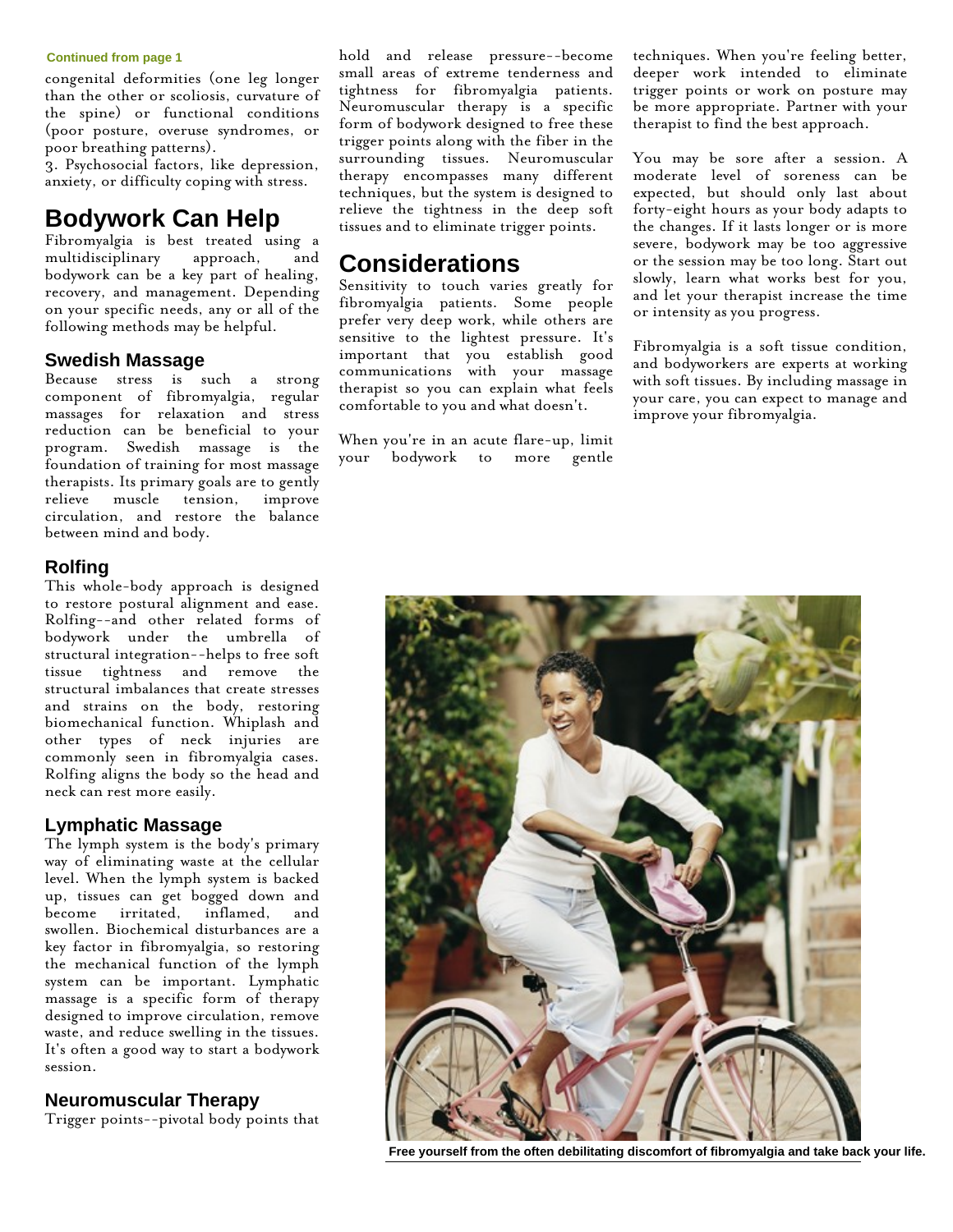# What is Qi?

A fundamental concept of traditional Chinese medicine (TCM) dating back over 3,000 years, qi (pronounced "chee") is the Chinese word for energy, which also carries with it connotations of air, breath, and life force.

In TCM, it is understood that everything from humans and animals to rocks and trees is filled with qi. This energy facilitates function, communication, and connection and is the uniting force of the universe, as well as the animating life force in all objects.

## **Qi in the Body**

Qi flows through the body via 14 meridian channels, which run either up or down throughout the body along specific pathways. These pathways deliver energy to organs, structures, and systems in a constant pattern, and when qi is flowing unimpeded along these meridians, a person is said to be in balance.

Illness, injury, stress, and other trauma

can cause blockages along these meridians, thus impairing or stopping the flow of qi and resulting in energy congestion. Several TCM techniques are designed to clear these blockages and restore balance and flow to the body's energy.

# **Working with Qi**

Along each meridian are points, known as acupoints or pressure points, where these energy blockages are likely to occur. Significant acupoints are also known as trigger points, and these are often starting points for therapists working to clear congested qi.

An important principle of qi is that clearing blockages at certain trigger points will help restore flow and thus impact parts of the body that are connected along the various meridians. For example, this could mean that working on someone's foot might benefit an internal organ like the liver, or benefit his or her heart. This concept further illustrates that qi in the body is

one balanced system in which one imbalance can affect several body parts and even alter emotional states.



**Keeping qi in balance.**

# The Scoop on Meditation **A Simple Practice with Profound Benefits**

People who meditate regularly appear internally and externally five to 10 years younger than their non-meditating peers, according to author Deepak Chopra. That's good news for the estimated 10 million people who practice meditation on an ongoing basis and experience the resulting calm it cultivates.

The rich benefits come from doing something that looks like nothing: Sitting still, being quiet, and breathing deeply. Meditation works simply but profoundly by defusing the onslaughts of life -- a racing mind, busyness, deadlines, commutes, all of which have physiological effects on well-being. Meditation calms the nervous system, decreases metabolic rate, heart rate, and blood pressure, and lowers levels of cholesterol, stress hormones, and free

radicals. It also has a direct effect on breathing, slowing and deepening respiration so more oxygen circulates throughout the body. Not only that, meditation is said to lessen feelings of anxiety and depression and improve memory and concentration. And all of this culminates in slowing the aging process, as Chopra notes.

There are many meditation techniques, including focusing on a mantra, a sacred word or phrase, or your breath. But the basic intent of all meditation is focus and attention. And it doesn't take hours a day in an ashram to meditate effectively. Benefits kick in with even a short period of devoted time.

How to begin? Wear comfortable, unrestrictive clothes, sit on a cushion or chair with your back straight (think once again, comfort), rest your hands on your legs, let your eyes go soft and out of focus or close them, breathe slowly and deeply, and -- the hardest part - attempt to empty your mind of thoughts and quiet the internal dialogue. When thoughts flit through your mind, let them pass without judging them and come back to your focus (your mantra, counting, etc.) and breathing.

Start with this sitting meditation technique for five minutes a day, and add on time as you get more at ease with the process. For more information on techniques and benefits, check out www.abc-of-meditation.com.